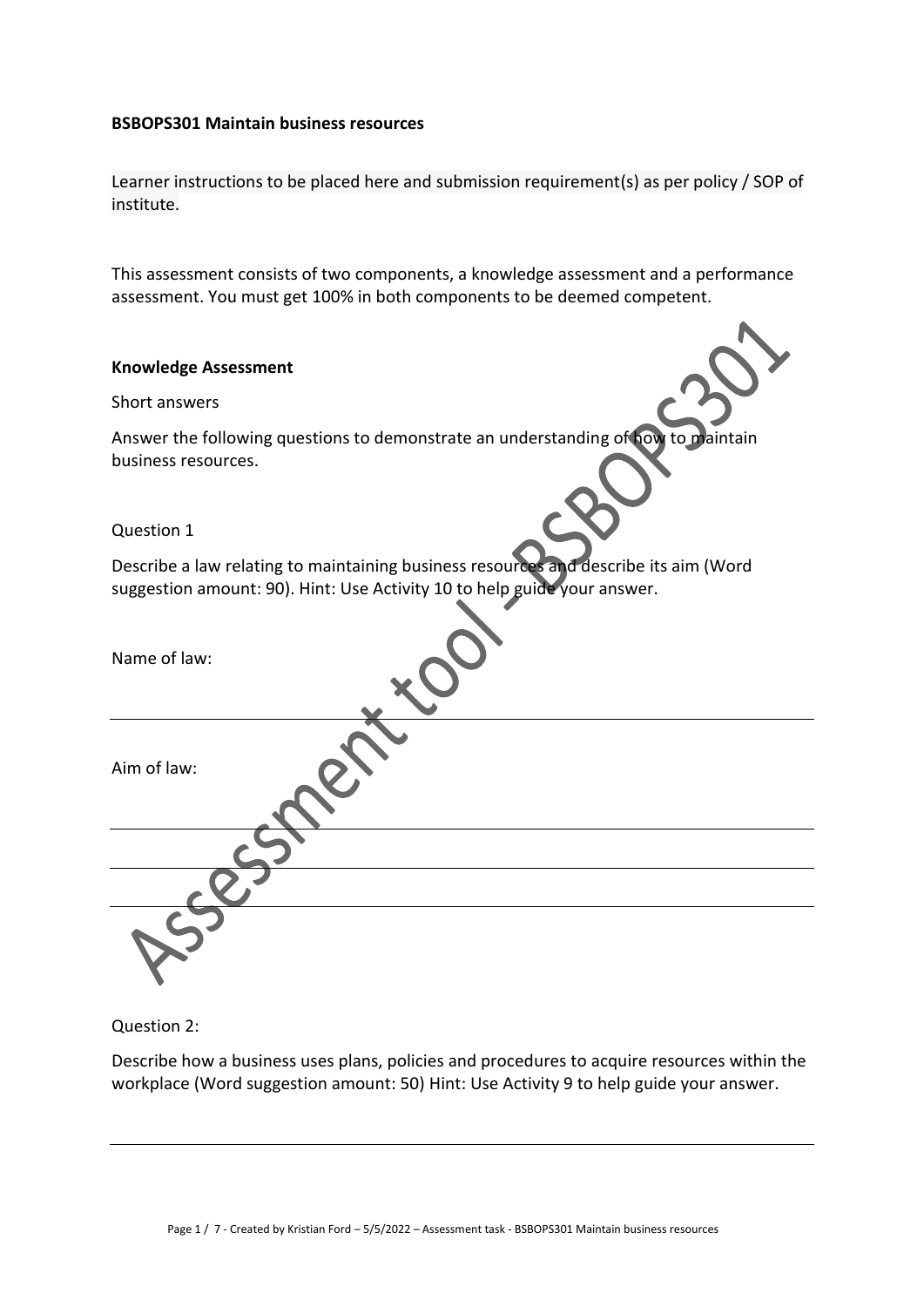| Once a business acquires a resources it has to<br>3.   |  |
|--------------------------------------------------------|--|
| handle them and also store them. Describe what factors |  |
| are involved with this takes place                     |  |
| You have purchased resources and they are now<br>4.    |  |
| stored in your organisation. Explain why the business  |  |
| would have a Standard Operating Procedure for keeping  |  |
| records of resources safe                              |  |

Assessor Comments:

# **Skills Assessment**

Overview

In this assessment task you are to create a report to demonstrate your abilities in advising others on resources requirements, acquiring resources and monitoring resource usage. You are going to choose business that you are familiar with and select three business resources following the business' resource usage policy to collect data on, evaluate how much you use and monitor their usage over a period of time.

Instructions

Step 1: Choose a business and its resources you are going to acquire and monitor.

Choose a business you will you use for this project and write down three resources you are going to monitor. Describe the business as you did in Activity 2 and 3.

Step 2: Calculate resource needs

Create a table and choose a time period. E.g. 1 month. State what the resource is, how much was required and over what time period. See the table below as an example.

| <b>Resource required</b> | <b>Amount used</b> | <b>State date and finish date</b> |
|--------------------------|--------------------|-----------------------------------|
| Plastic wrapping         | 1000 pages         | $4/5/2022 - 4/6/2022$             |
| Packaging                | 120 packets        | $4/5/2022 - 4/6/2022$             |
| Fertiliser               | 15.3 KG            | $4/5/2022 - 4/6/2022$             |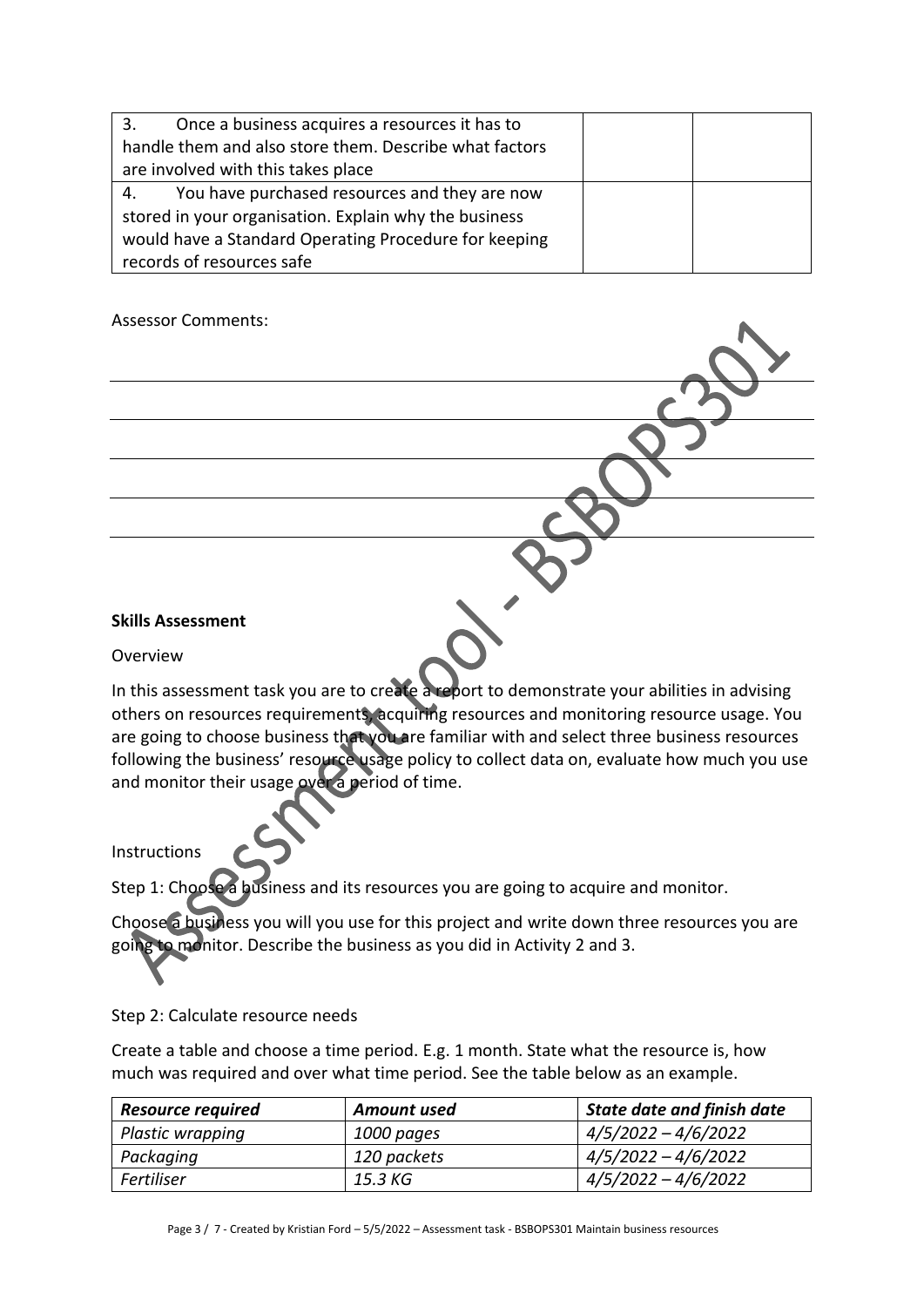selected the suppliers that you chose. You have to complete one table for every resource that you choose and select the suppliers you have chosen for the resources desired (Step 4).

| <b>Business Resource</b><br>chosen (Insert<br>here)  | <b>Supplier 1</b> | <b>Supplier 2</b> | <b>Supplier 3</b> |
|------------------------------------------------------|-------------------|-------------------|-------------------|
|                                                      |                   | <b>Cost</b>       |                   |
| Price of resource                                    |                   |                   |                   |
| <b>Quantity obtained</b>                             |                   |                   |                   |
| <b>Supply costs</b>                                  |                   |                   |                   |
| <b>Operating costs</b>                               |                   |                   |                   |
| <b>Training costs</b>                                |                   |                   |                   |
| <b>Additional cost #1</b>                            |                   |                   |                   |
| <b>Additional cost #2</b>                            |                   |                   |                   |
| <b>Additional cost #3</b>                            |                   |                   |                   |
|                                                      |                   | <b>Benefit</b>    |                   |
| <b>Feedback from</b><br>others                       |                   |                   |                   |
| <b>Supplier terms and</b><br>conditions              |                   |                   |                   |
| <b>Resource availability</b><br>(possible shortages) |                   |                   |                   |
| <b>Additional Benefit #1</b>                         |                   |                   |                   |
| <b>Additional Benefit #1</b>                         |                   |                   |                   |
| <b>Additional Benefit #1</b>                         |                   |                   |                   |
|                                                      |                   |                   |                   |